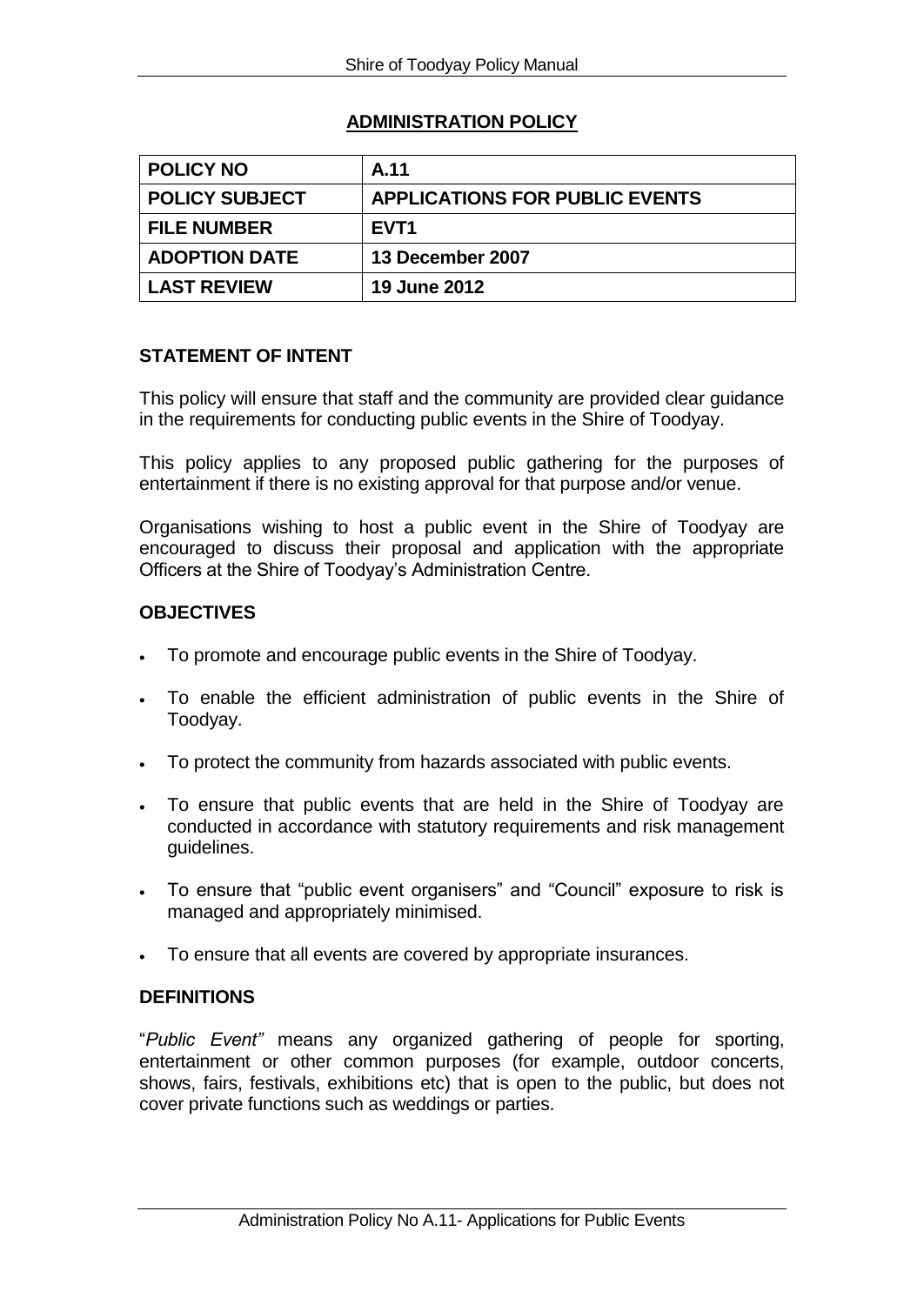*"Chief Executive Officer"* means the Chief Executive Officer of the Shire of Toodyay or any person acting under delegated authority from the Chief Executive Officer.

*"Event Organiser"* means the organisation or its representative who is responsible for organising an event.

*"Public Building"* is any place of assembly, including outdoor venues.

# **POLICY STATEMENT**

- 1. The event organiser must ensure compliance with Council Policy TP.9 Temporary Road Closures Policy if applicable.
- 2. At least two months prior to the event, the organiser must provide to the Shire of Toodyay copies of;
	- a) An Application for Public Event Approval (see Appendix 1);
	- b) The organising body's Certificate of Incorporation;
	- c) A Public Liability Insurance Certificate of Currency which covers the proposed event with a minimum sum of ten million dollars (\$10M) naming the Shire of Toodyay on the policy to the satisfaction of the Manager Finance and Administration,
	- d) A suitable risk management plan that meets the requirements of Australian Standard/NZS 4360:2004 (see Appendix 7) to the satisfaction of the Shire of Toodyay if:
		- the event caters for 5,000 or more patrons, or
		- . the event involves road closures, or
		- $\bullet$  it is requested by the Chief Executive Officer
	- e) All Planning Approvals and Public Buildings approvals (See Appendix 2), if applicable;
	- f) Site Plan showing site layout, including exits, food stalls, parking, first aid, temporary structures etc;
	- g) Traffic Management Plan, if applicable;
	- h) Emergency Evacuation Plan (see section 25);
	- i) Regulation 18 Noise exemption application (see section 9), if applicable;
- 3. The event organiser is responsible for ensuring that all appropriate insurance is in place. See Appendix 3 for explanations of categories of insurance that may apply.
- 4. The event organiser shall ensure that all machinery, structures and amusement rides comply with the *Occupational Safety and Health*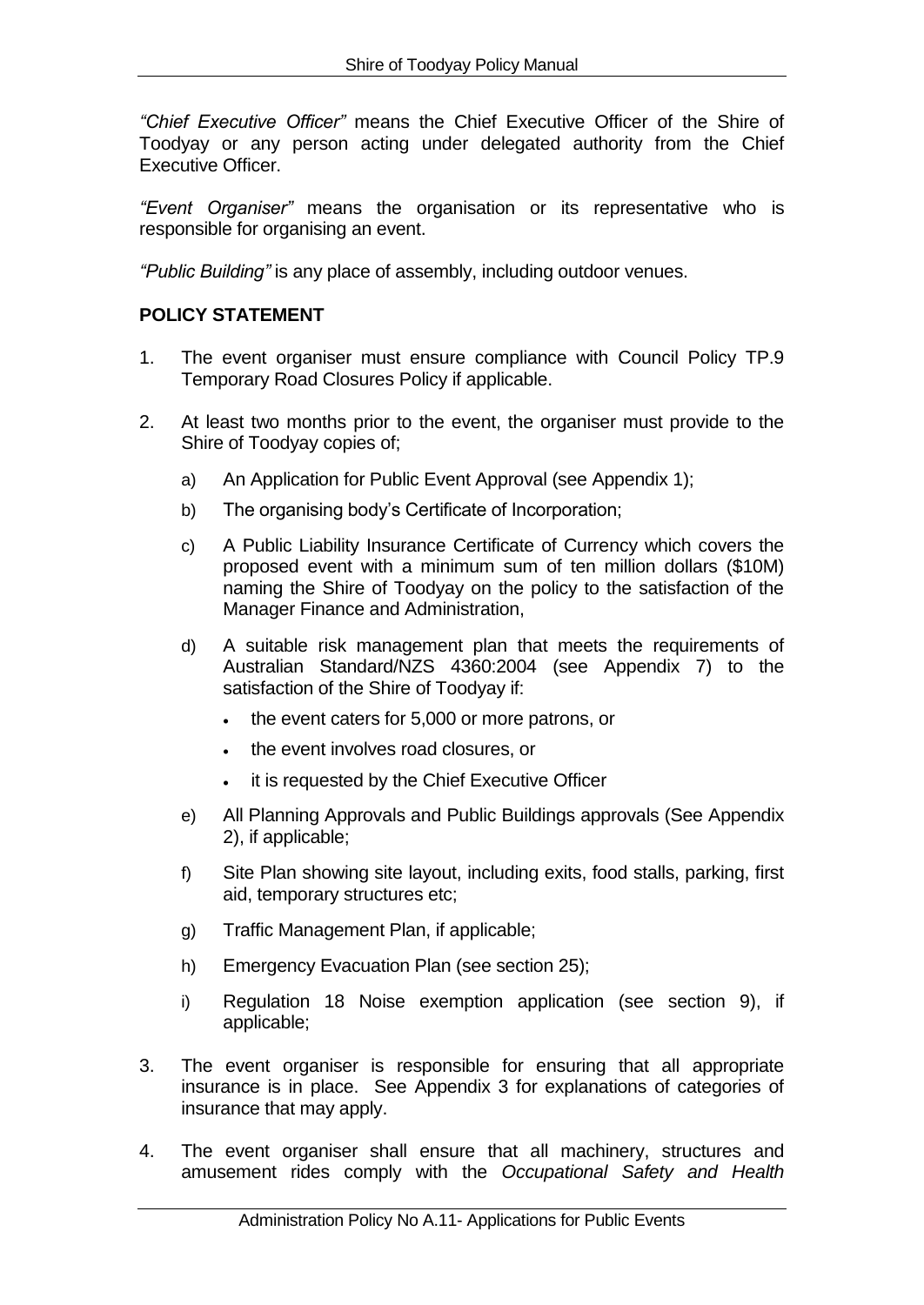*Regulations 1996*, as administered by WorkSafe Western Australia. Any stage that has a structure erected upon it (for example an enclosure for a band) must be structurally certified and must be inspected by an appropriate person (i.e. the installation company) prior to its use.

- 5. The event organiser shall ensure that only a licensed electrical contractor in compliance with Australian Standards *AS3000* and *AS3001* carries out electrical work on the event site. If the event is held on premises owned or managed by the Shire of Toodyay, then only a licensed electrical contractor authorised by the Chief Executive Officer may be appointed.
- 6. The event organiser shall ensure that all electrical outlets are protected by a Residual Current Device (RCD) and that all electrical equipment has been tested and tagged as required under the *Health (Public Buildings) Regulations 1992*. Double adaptors are not permitted – only power boards with overload protectors are to be used.
- 7. Stall Holder Licences from the Shire of Toodyay must be obtained for all stalls with payment of the appropriate fees as required under the Shire of Toodyay Thoroughfares and Trading in Thoroughfares and Public Places Local Law. All stallholders are required to provide copies of current Liability Insurance Certificates and approval must be sought no later than ten (10) working days prior to the event. A single application for multiple stalls may be approved for a community event, with the exception of food stalls, which must obtain separate licences.
- 8. All food premises, food vans and food stalls must comply with the *Food Act 2008 and the Food Regulations 2009*. Guidelines are available from the Shire of Toodyay.
- 9. Where noise levels from activities such as live music, amplifiers or similar, in the opinion of the Shire of Toodyay, have potential to cause disturbance to residents, or if complaints have been previously received from a similar event, then an "Approved Non Complying Event" (Regulation 18) under the *Environmental Protection (Noise) Regulations 1997* will be required from the Shire of Toodyay. The Shire of Toodyay may require community consultation if deemed appropriate.
- 10. The event organiser shall obtain the appropriate licences from the Department of Racing, Gaming and Liquor for any event that involves the sale or supply of alcohol or gaming as required by that Department. The event organiser shall provide the Shire of Toodyay with details of the proposed liquor licence at least 30 days prior to the event and a copy of the licence no less than 72 hours before the event.
- 11. The event organiser shall promote the consumption of non-alcoholic beverages. Coffee, tea, soft drinks, low-alcohol beverages and food shall be available for the duration of the event if alcohol is available. If supply of non-alcoholic drinks and food run out then the sale of alcoholic beverages shall cease immediately.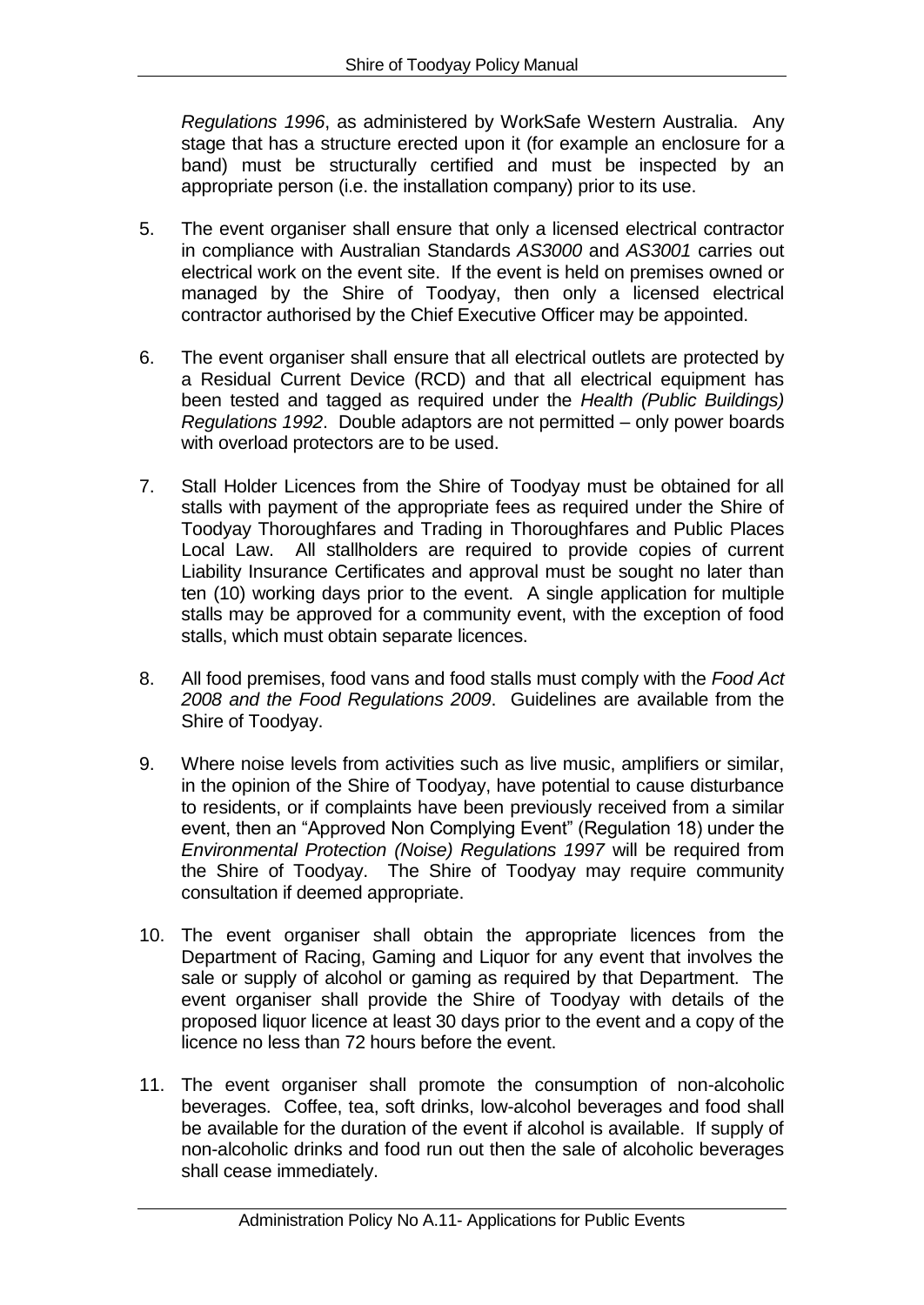- 12. The event organiser shall ensure that potable drinking water is available and accessible to patrons at the event. If water is being sold to patrons then it must be in plentiful supply and at a reasonable cost (less than the cost of cheapest alcoholic drink available in equivalent volume or more).
- 13. Competitions that include the actual consumption of alcohol will not be permitted.
- 14. If alcohol is available at the event, the event organiser shall have in place a written procedure for assisting intoxicated patrons and written directions for bar staff regarding their obligations in relation to the serving of alcohol.
- 15. The event organiser shall ensure that fire fighting equipment is supplied in accordance with the Building Code of Australia or as recommended by FESA. All equipment must be maintained in accordance with *AS 1851 Maintenance Standards*.
- 16. If appropriate, the Chief Executive Officer may require the event organiser to contact the Shire of Toodyay's Fire Management Officer to discuss appropriate fire safety plans and needs.
- 17. Where fireworks are to be used, approval is required from the Department of Consumer and Employment Protection. An Application Form (FX56) can be obtained from the Department of Industry and Resources and must obtain the prior approval of the Police, Shire of Toodyay and relevant Fire Services (FESA Fire Services Manager or Chief Bush Fire Control Officer).
- 18. The event organiser shall ensure that there is adequate provision of shade for patrons and performers, particularly for events of a longer duration or those held during summer.
- 19. The event organiser shall ensure there is adequate provision of First Aid services at the event, with levels dependent on the size and level of risk of the event (see Appendix 4). For high risks events, the Chief Executive Officer may request that a register of first aid incidences is to be supplied to the Shire of Toodyay.
- 20. The event organiser must notify the Toodyay Police Station and the Toodyay St John's Ambulance of details of the event no less than 28 days prior to the event.
- 21. Emergency vehicles must be able to access the whole site at all times.
- 22. The event organiser may be requested by the Chief Executive Officer to provide the Shire of Toodyay of the details of the Security and Crowd Control Plan, if applicable.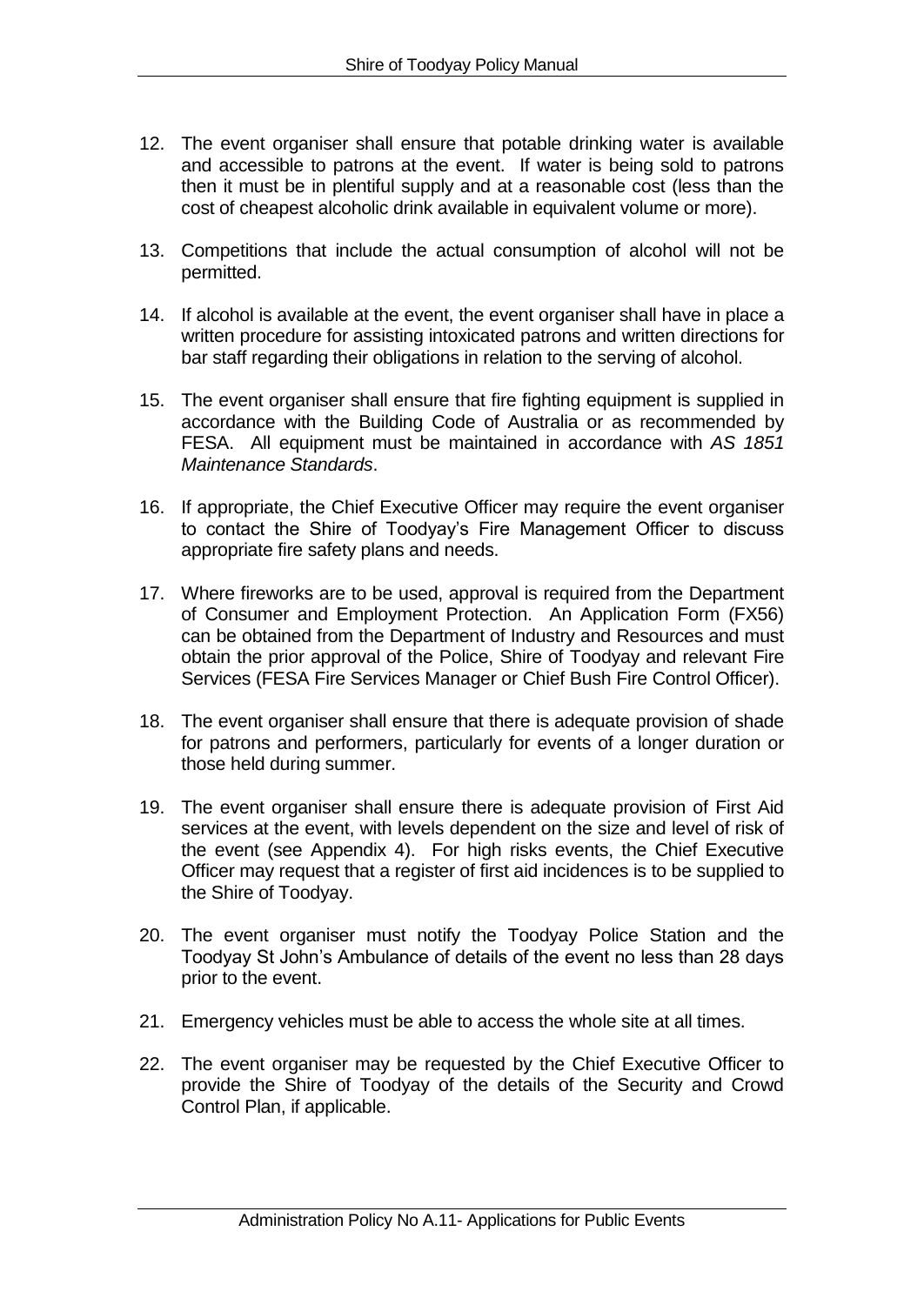- 23. Any Crowd Controllers employed by the event organiser shall be licensed and be provided by a licensed crowd control agent as required under the provisions of the *Security and Related Activities (Control) Act 1996*.
- 24. Where alcohol is provided, a ratio of one (1) crowd controller per 100 patrons is to be provided. For low risk events, the Shire of Toodyay may allow this to be reduced to 1 crowd controller per 200 patrons.
- 25. If safety barriers are to be installed then it shall be in accordance with the requirements of the *Guidelines for Concerts, Events and Organised Gatherings 2004.*
- 26. The event organiser shall develop an emergency evacuation plan that is to be lodged with the Shire of Toodyay for approval. Plans must comply with *Australian Standard AS 3745, Emergency Control Organisation and Procedures for Buildings, Structures and Workplaces* (see Appendix 5).
- 27. The event organiser is to ensure that the evacuation plan is distributed and explained to key personnel. All crowd control staff are to be briefed on the location of emergency exits and the evacuation plan.
- 28. Event organisers shall ensure that toilet facilities are provided in accordance with the *Building Codes of Australia and Health Department Guidelines* (see Appendix 6).
- 29. Where portable or chemical toilets are used for events, they must be monitored during the event for pump out requirements and must be located to facilitate easy pump out. The provider must be available during the event to pump out the toilets as required.
- 30. Toilets are to be checked regularly during the event to ensure they are clean and that all consumables are readily available to patrons. Toilets are to be cleaned as required.
- 31. Adequate artificial lighting is to be provided for toilets for events during hours of darkness.
- 32. Directional signage to toilets must be provided and signage must be visible.
- 33. The Chief Executive Officer may request that a parking and transport management plan be submitted to the Shire of Toodyay no less than 30 days prior to the event.
- 34. The event organiser shall be responsible for the collection, removal and disposal of litter from the venue, public areas and surrounding streets. Adequate bins are to be provided for patrons.
- 35. All litter is to be removed within 24 hours of the event and for large events clean up operations may be required during the event.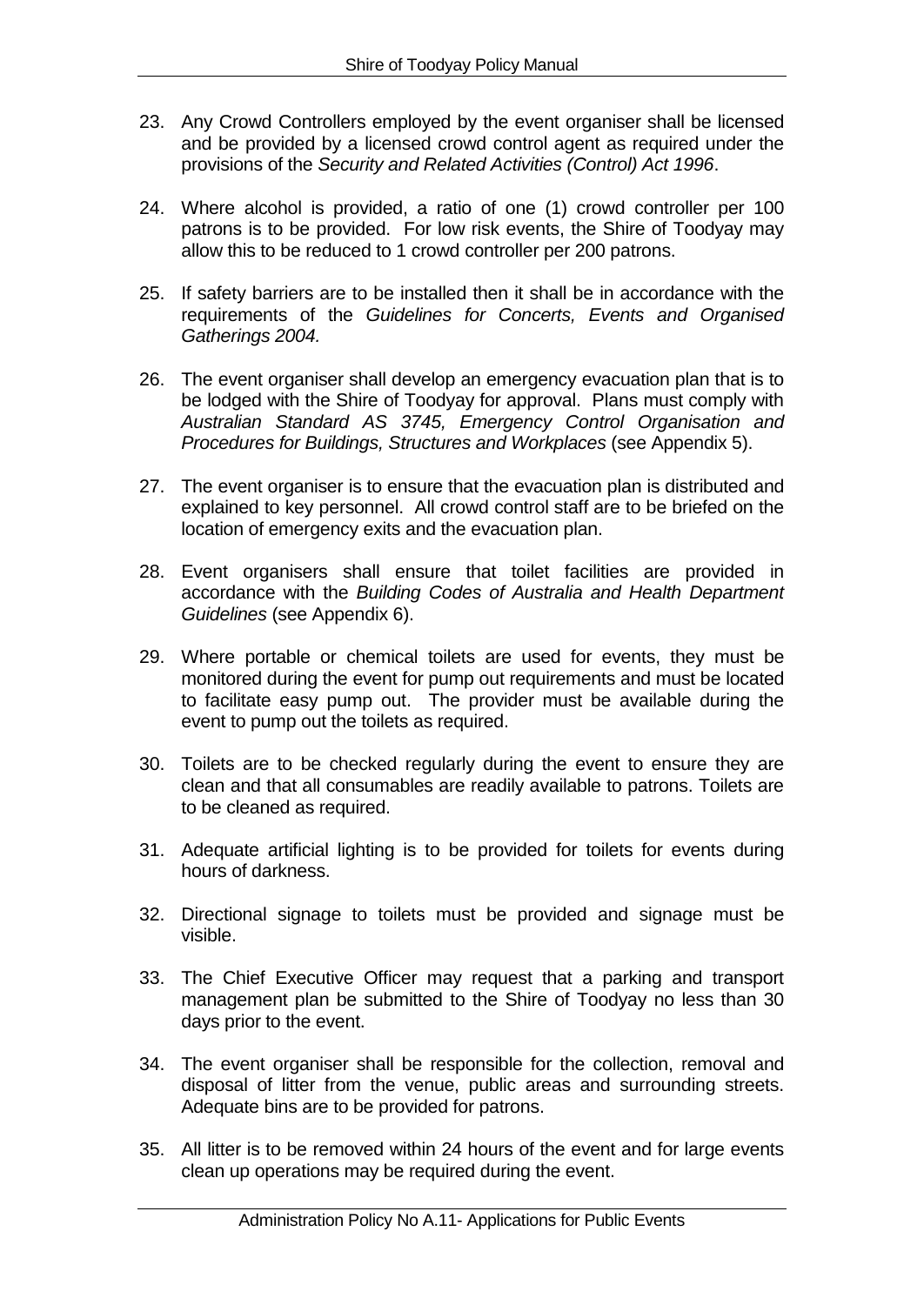- 36. For events held on Shire of Toodyay parks and reserves, the event organiser must liaise with Council staff to ensure that there will be no damage to turf, reticulation, underground services etc.
- *37.* The event organiser is not to advertise the event by using billposters or any other means that is contrary to the *Litter Act (1979).*
- *38.* The event organiser will ensure adequate venue access and toilet facilities for people with disabilities.
- 39. Council Staff that are monitoring or inspecting any public event shall be provided with an unrestricted pass, free of charge, to all areas of events for the purpose of ascertaining compliance with statutory requirements. Nominated Staff shall be determined by the Shire of Toodyay Chief Executive Officer.
- 40. Council delegates authority to the Chief Executive Officer to vary the requirements of this policy, where it is considered that full compliance with the policy is impractical or a variation is warranted in the circumstances of the proposed event.

**Applicants are advised to refer to the Government of Western Australia Department of Health "Guidelines for Concerts, Events and Organised Gatherings (September 2004)" for detailed information on event organisational requirements.** 

**Visit:** 

**[www.health.wa.gov.au/envirohealth/planning/docs/Guidelines\\_for\\_Concer](http://www.health.wa.gov.au/envirohealth/planning/docs/Guidelines_for_Concerts_Events_and_Organised_Gatherings.pdf) [ts\\_Events\\_and\\_Organised\\_Gatherings.pdf](http://www.health.wa.gov.au/envirohealth/planning/docs/Guidelines_for_Concerts_Events_and_Organised_Gatherings.pdf)**

> **Reviewed Council Meeting 21 May 2009 Amended Council Meeting 13 May 2010 Amended Council Meeting 19 June 2012**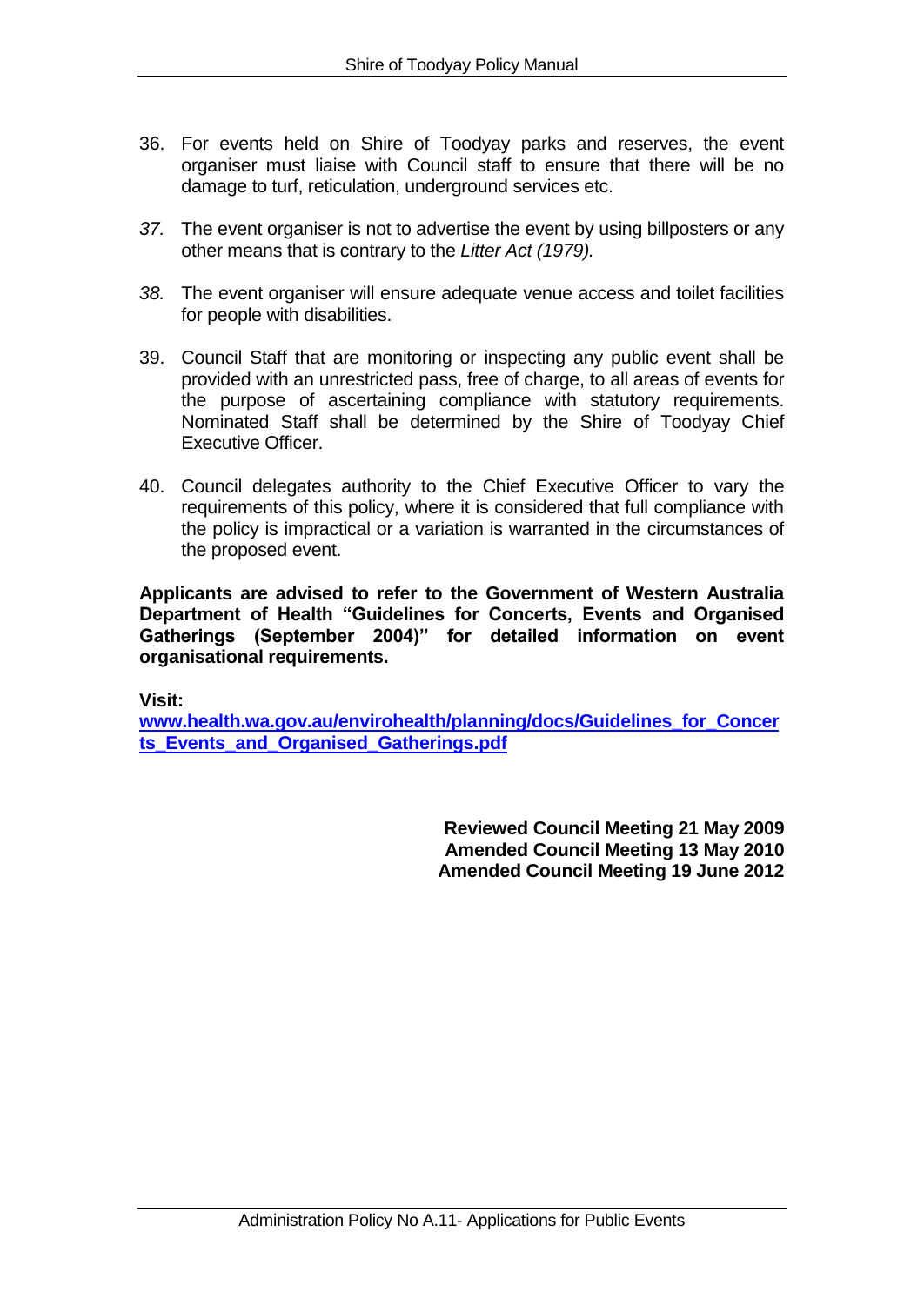# **APPENDIX 1 – APPLICATION FOR EVENT APPROVAL**

#### **Information Required in the Application**

The following table lists the details that should be provided to the Shire of Toodyay, along with any other application forms that may be required, for example Public Building Form 1. Other information such as stall holder and liquor licences may also be required. Please note that Applications for Road Closure must be submitted at least three (3) months prior to the event.

|                | ORGANISER'S CONTACT DETAILS                                                                                         |  |  |  |  |
|----------------|---------------------------------------------------------------------------------------------------------------------|--|--|--|--|
| 1              | <b>Organisation Name:</b><br><b>ABN Number:</b>                                                                     |  |  |  |  |
| 2              | Name of contact person                                                                                              |  |  |  |  |
| 3              | <b>Street address</b>                                                                                               |  |  |  |  |
| 4              | Postal address                                                                                                      |  |  |  |  |
| 5              | Telephone number including area code                                                                                |  |  |  |  |
| 6              | Facsimile number                                                                                                    |  |  |  |  |
| $\overline{7}$ | Mobile phone number                                                                                                 |  |  |  |  |
| 8              | Email address                                                                                                       |  |  |  |  |
| 9              | Web address                                                                                                         |  |  |  |  |
| 10             | Details of similar events organised previously                                                                      |  |  |  |  |
| 11             | Contact during the event                                                                                            |  |  |  |  |
| 12             | Event contact mobile                                                                                                |  |  |  |  |
| 13             | Copies of Certificate of Incorporation & Public Liability Insurance                                                 |  |  |  |  |
|                | <b>EVENT DETAILS</b>                                                                                                |  |  |  |  |
| 14             | Event name                                                                                                          |  |  |  |  |
| 15             | <b>Event Location</b>                                                                                               |  |  |  |  |
| 16             | <b>Event Description</b>                                                                                            |  |  |  |  |
| 17             | Time, date and duration of the event                                                                                |  |  |  |  |
| 18             | What is the main purpose and attractions                                                                            |  |  |  |  |
| 19             | Who is the target audience (age, interests etc)                                                                     |  |  |  |  |
| 20             | Estimated patron attendance at any one time                                                                         |  |  |  |  |
| 21             | Estimated total patron attendance                                                                                   |  |  |  |  |
| 22             | Details of event infrastructure - stages and or marquee types, other<br>temporary buildings                         |  |  |  |  |
| 23             | Details of any infrastructure or practices to be implemented to preserve<br>patron health or safety (if applicable) |  |  |  |  |
| 24             | Numbers and types of toilet facilities                                                                              |  |  |  |  |
| 25             | Who will be supplying First Aid and number of First Aid attendants                                                  |  |  |  |  |
| 26             | Details of rubbish removal and site cleaning                                                                        |  |  |  |  |
| 27             | Number of crowd controllers proposed and name of company<br>supplying crowd controllers (if applicable)             |  |  |  |  |
| 28             | Parking management plan (if applicable)                                                                             |  |  |  |  |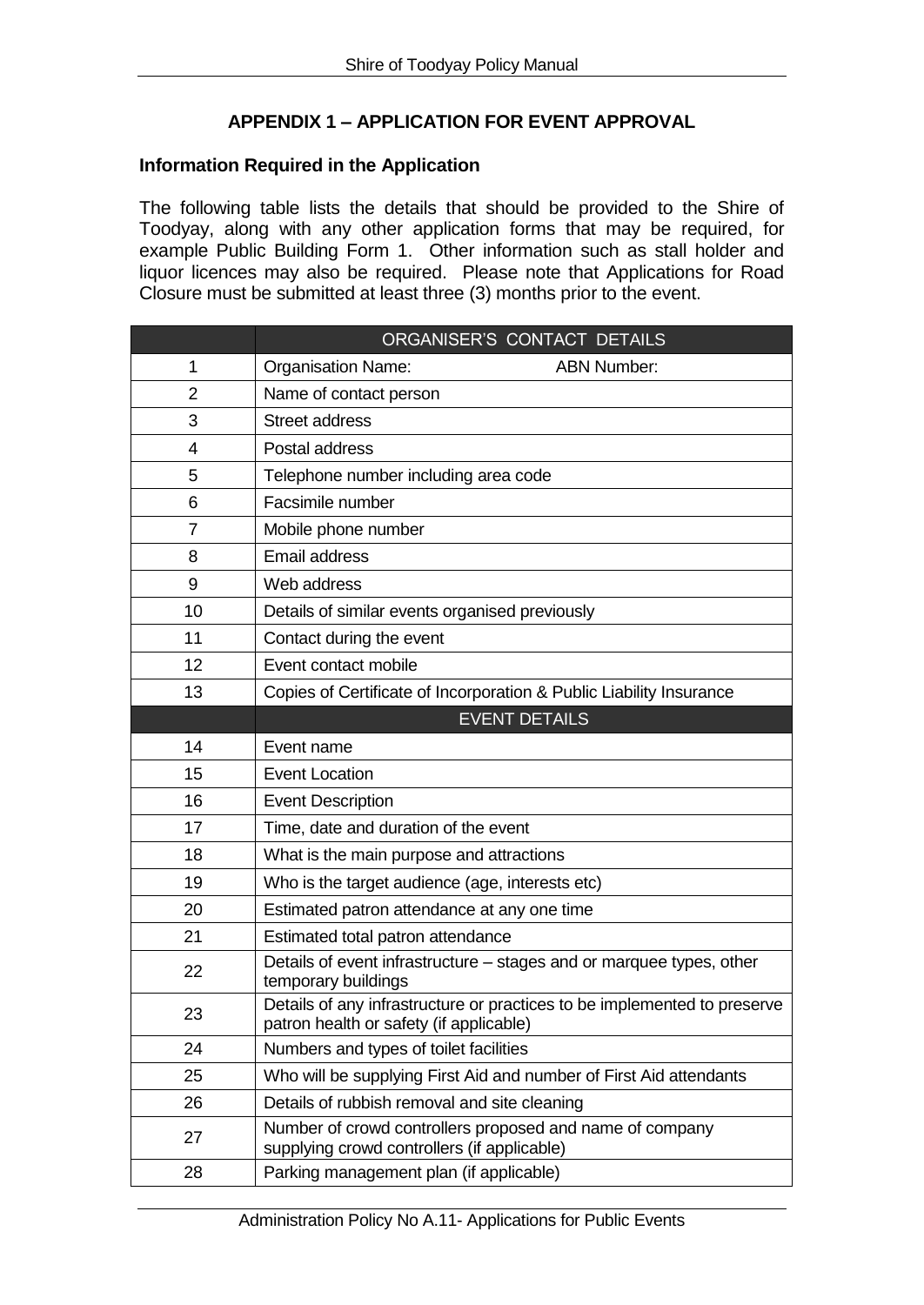| 29 | Venue prohibited items                                                                                                                          |  |  |  |  |
|----|-------------------------------------------------------------------------------------------------------------------------------------------------|--|--|--|--|
| 30 | Availability of alcohol:<br>Alcohol free event<br><b>BYO</b> alcohol<br>Alcohol supplied or sold at the event - liquor licence required         |  |  |  |  |
| 31 | Name and contact details of licensee (if applicable)                                                                                            |  |  |  |  |
| 32 | Critical event timelines                                                                                                                        |  |  |  |  |
| 34 | Date on site commencement                                                                                                                       |  |  |  |  |
| 33 | Site Plan to include toilets, entry & exit points, food stalls, water, bar<br>areas, car parking, first aid post, entertainment, fire equipment |  |  |  |  |
| 34 | <b>Emergency Evacuation Plan</b>                                                                                                                |  |  |  |  |
| 35 | Risk Management Plan (if applicable)                                                                                                            |  |  |  |  |
| 36 | Additional requirements from Shire of Toodyay<br>I.e. Bollards removed for access, Extra Bins required                                          |  |  |  |  |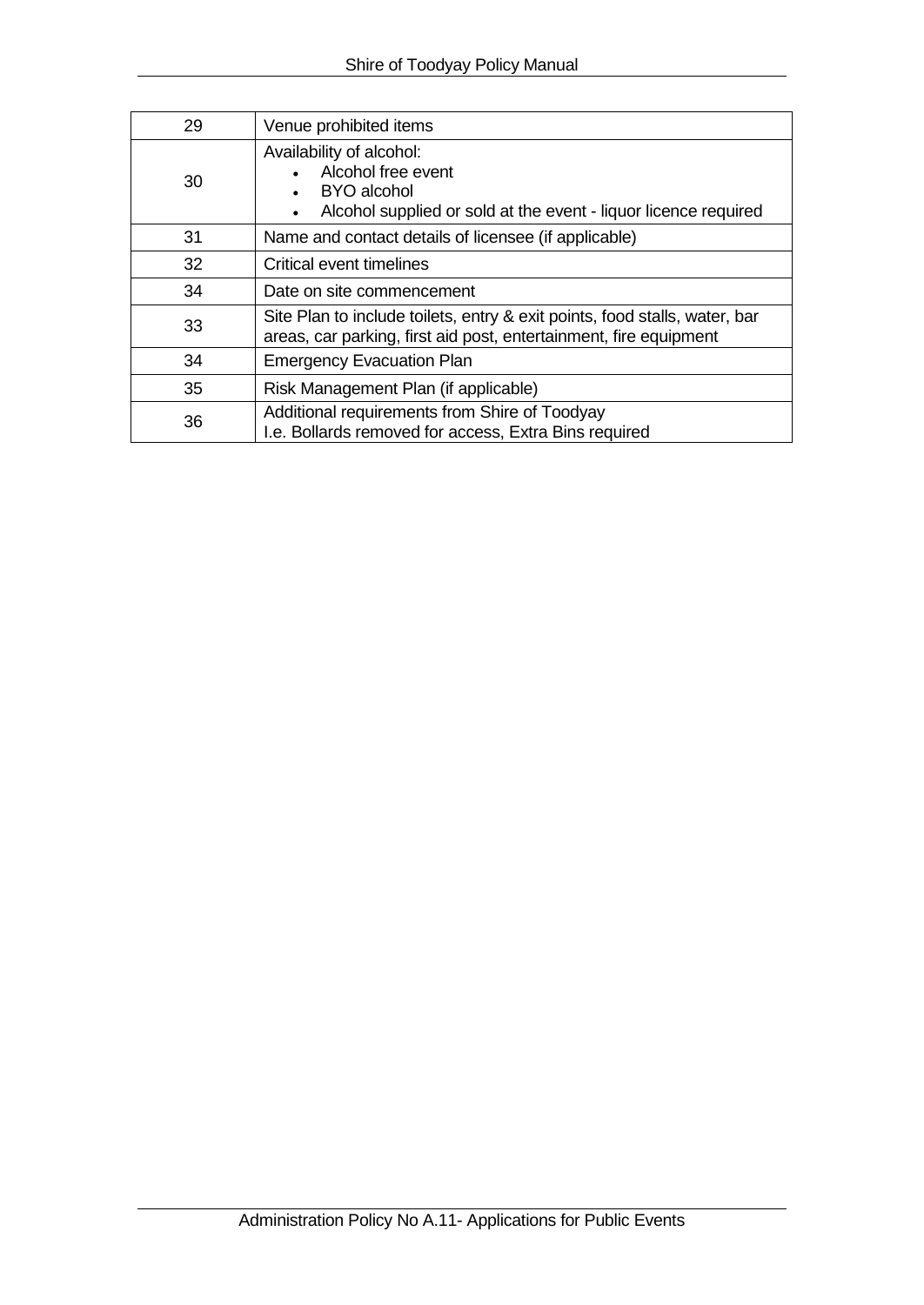# **APPENDIX 2 – PLANNING & PUBLIC BUILDING APPROVAL**

### **Planning Approval**

If an event is to be conducted on site that is not in compliance with the relevant Town Planning requirements, then the Shire of Toodyay will require a separate planning approval. The requirement for a planning approval should be determined when the initial application is lodged. For one off events a planning application is generally not required.

### **Public Building Approval**

The *Health Act 1911* defines any place of assembly as a public building and specifies the approval authority as the local government and also requires local government to issue a Certificate of Approval. The Act enables the local government to ensure that all health and safety related issues in and about the event are addressed.

All venues, including outdoor venues, must be suitable for the number of people that will attend and for the type of use it will be put.

An approved public building is one that has been issued with a Certificate of Approval by the Shire of Toodyay and the certificate will detail how the venue can be used and the capacity.

The event or venue capacity will be limited by a number of factors including:

- Floor area
- Toilet facilities
- **.** Exits
- Ventilation
- Type of use

A public building approval will only be approved once all health and safety issues have been addressed to the satisfaction of the Shire of Toodyay.

It is an offence to operate an event without a valid Certificate of Approval and both the local government and the police can close a public building that is considered unsafe or unsuitable for the use.

Public Building applications, if required, must be lodged with the Shire of Toodyay at least two (2) months prior to the event.

If a venue does not have a Certificate of Approval or it is not approved for the proposed event, the event organiser should discuss the requirements for approval with the Chief Executive Officer or his appointed staff.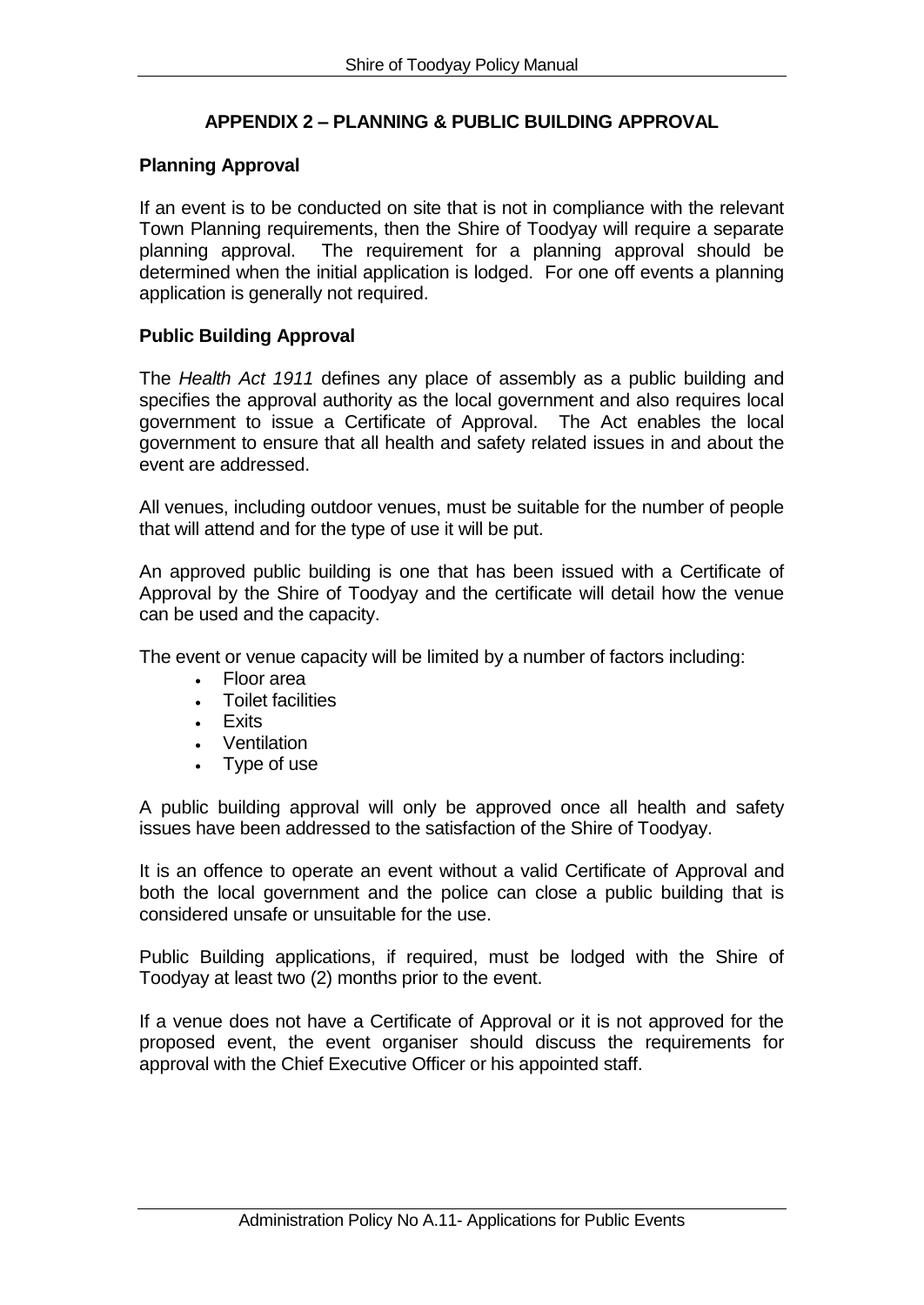### **APPENDIX 3 - INSURANCE CATEGORIES**

#### **Public Liability Insurance**

The event organisers must have in place a public liability insurance policy with an approved insurer. The policy must have a minimum sum insured of \$10m.

Evidence of public liability insurance should be obtained from all stakeholders in the form of Certificates of Currency, checking that the name of the insured matches the name of the stakeholder that the type of activity and situation is detailed, and that policy period covers the date of the event.

### **Building & Contents Insurance**

Where applicable there should be evidence that the building or venue has been insured under a Buildings Policy.

#### **Workers Compensation**

Events may include persons who are working, such as security guards, promoters and sponsors. The employers of these individuals are required to have in place Workers Compensation cover, and a certificate of currency should be obtained by way of evidence.

#### **Personal Accident Cover**

Consideration needs to be given to the requirement of covering volunteers by a personal accident policy in case they suffer a personal accident (similar to Workers Compensation).

#### **Motor Vehicle Insurance**

If motor vehicles are used during events, organisers must ensure that they are covered by a fully comprehensive Motor Vehicle Policy in case of damage caused by the vehicle on site. All drivers must be suitable licensed.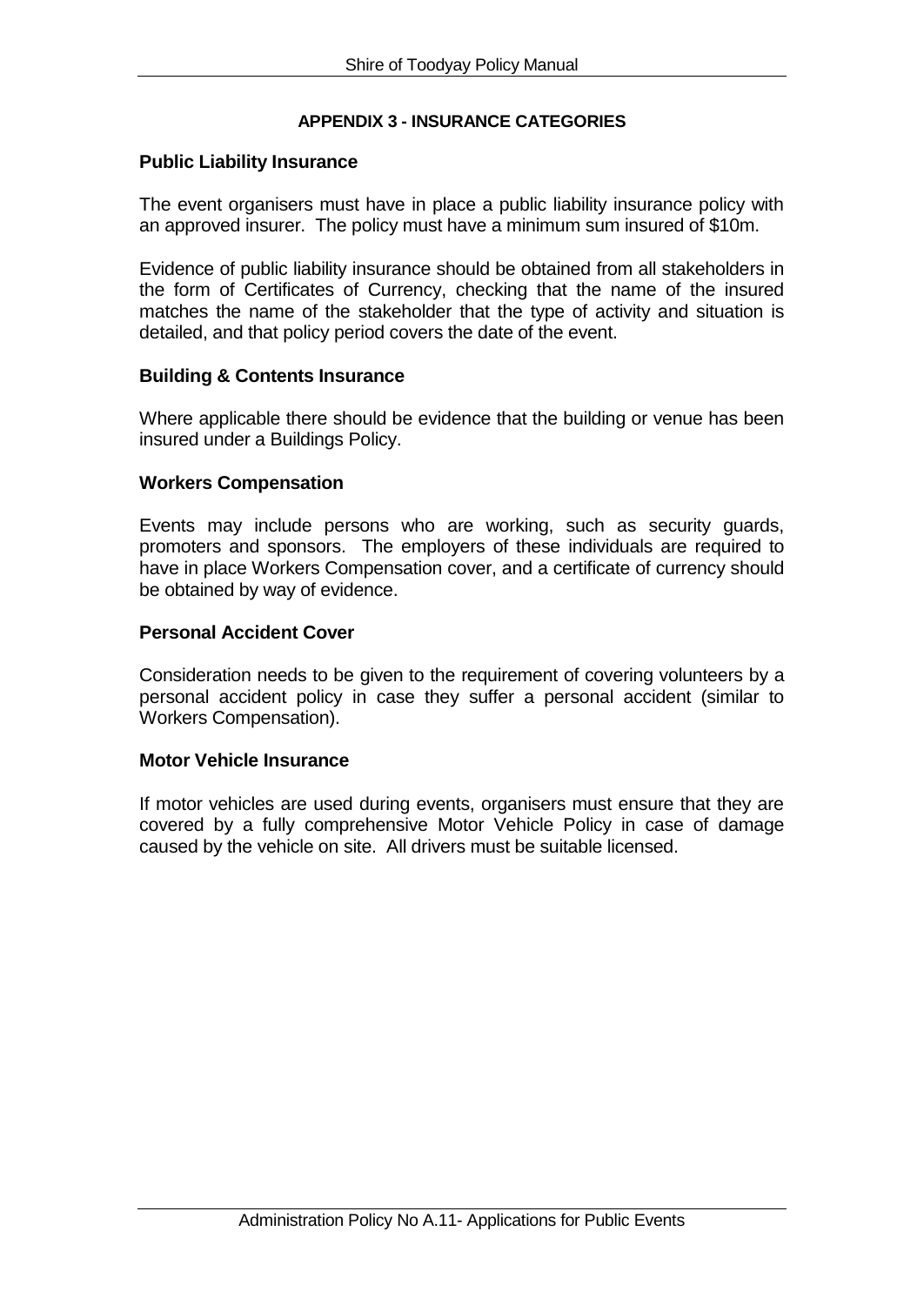# **APPENDIX 4 – FIRST AID SERVICES**

The number of first aiders and first aid posts will vary with the type of event. The figures below are a guide as suggested by St John's Ambulance Australia.

| <b>Patrons</b> | <b>First Aiders</b> | <b>First Aid Posts</b> |
|----------------|---------------------|------------------------|
| 500            |                     |                        |
| 1,000          |                     |                        |
| 2,000          |                     |                        |
| 5,000          |                     |                        |
| 10,000         |                     |                        |
| 20,000         | י כפ                |                        |

Every event should have at least one room/area where there is power and running water for use as a first aid room if required.

First Aid Services are generally not required for events with less than 500 patrons that are held in close proximity to an ambulance/emergency service unless it is a high risk event. However the event organiser must ensure that there is at least one person at the event who has an accredited first aid certificate.

The requirements for First Aid Services should be discussed with a qualified first aid provider.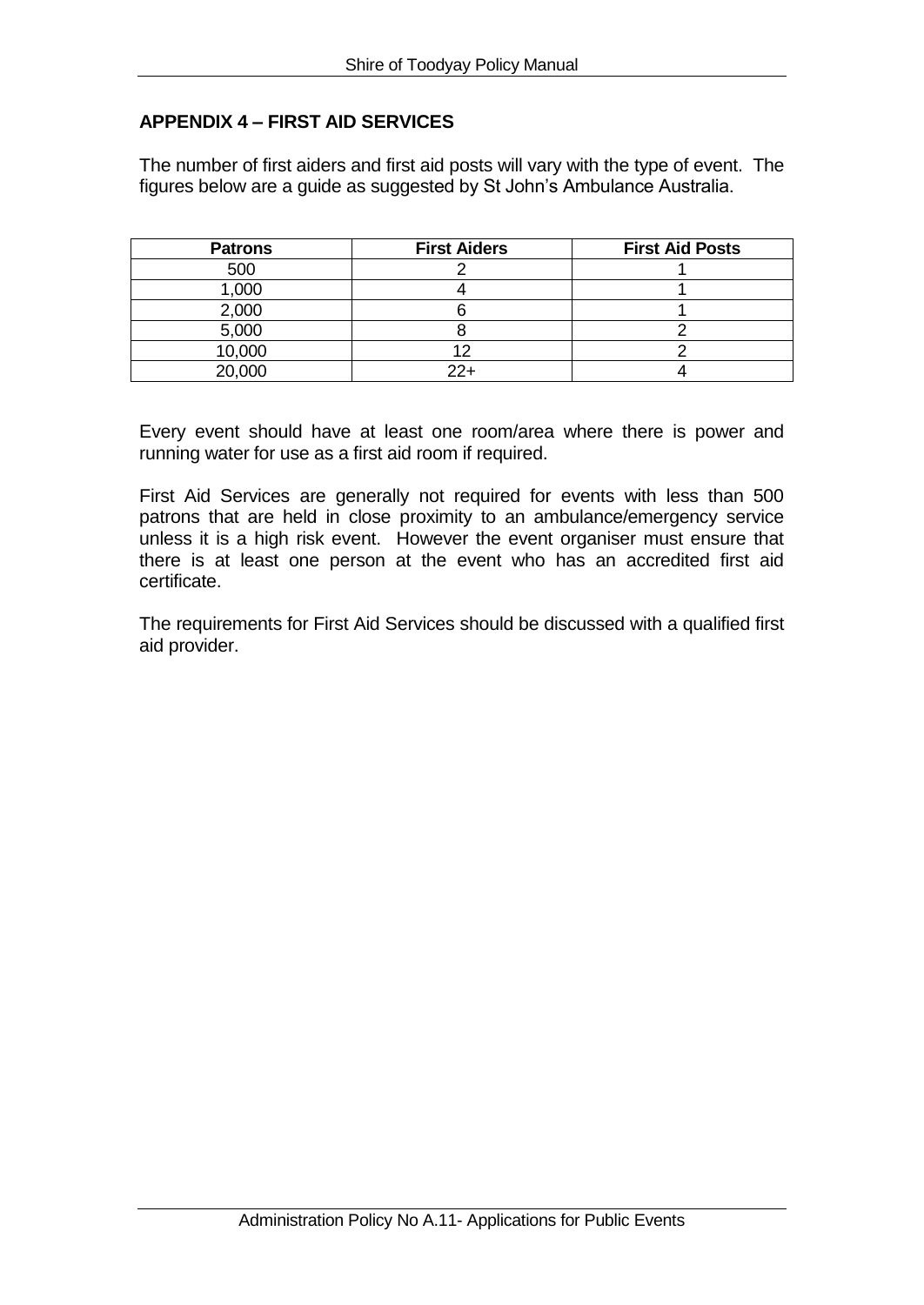# **APPENDIX 5 – EMERGENCY EVACUATION PLANS**

Emergency Evacuation Plans should be developed to ensure that everyone knows what to do in an emergency and that preparation is in place for potential and unexpected incidents.

The *Health (Public Buildings) Regulations 1992*, Regulation 26 states that the: *"occupier of a cinema, licensed premises or any other public building specified for the purposes of this regulation by the local government, shall within the time specified in writing by the local government formulate written arrangements (an emergency plan) for the emergency evacuation of the public building"*

And furthermore this plan shall *"satisfy the relevant requirements of Australian Standard AS 3745:1995 Emergency Control Organization and Procedures for Buildings".* 

The basic requirements of AS 3745 are to:

- Appoint an emergency planning committee
- **Establish an emergency control organisation**
- Prepare emergency plans and procedures
- Establish roles for key personnel
- Establish education/training requirements

The types of emergencies that should be planned for include fire, injuries, and rescues, incidents with hazardous substances, bomb threats, armed confrontations and natural disasters.

The Plan should be prepared by a competent person and must identify installed emergency facilities eg communications and hazard management systems.

The planning must take into consideration people with disabilities, people who may be affected by alcohol or drugs and people who are unfamiliar with the public building and escape procedures.

The plan should identify muster points and alternative muster points and detail communications procedures eg liaising with response organisations such as Fire & Rescue, Police and Ambulance.

The Emergency Evacuation Drawings should identify zones of responsibility for wardens, exit routes, fire extinguishers/equipment, first aid posts and mustering/assembly areas.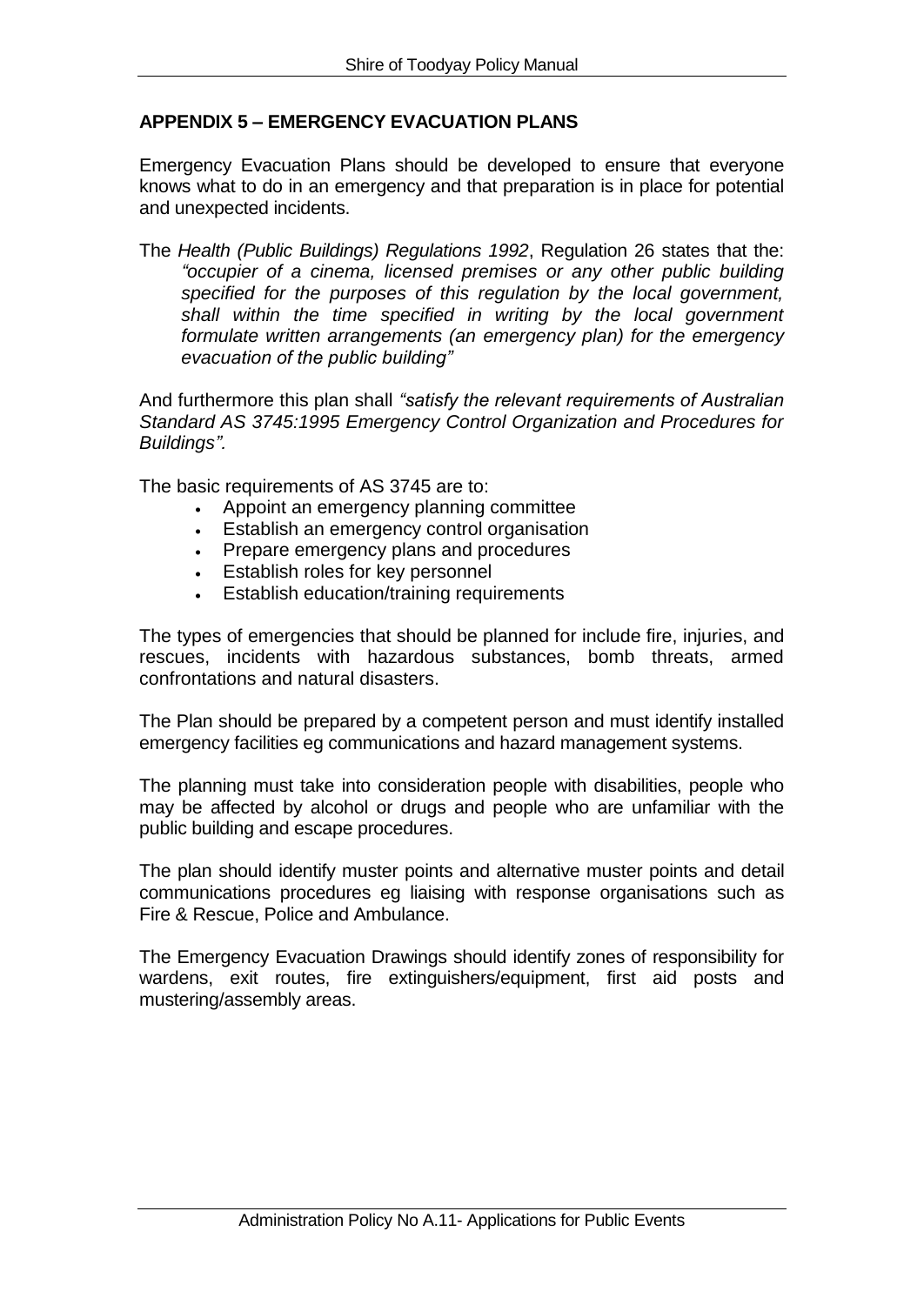## **APPENDIX 6 – TOILETS**

The provision and cleanliness of toilet facilities is crucial to a successful event. The number of toilets required will be dependent on a number of factors such as the type and duration of the event, availability of alcohol and weather.

The Table below provides a basic guide for likely requirements. However for events that last less than four (4) hours these numbers may be reduced to 70% of the numbers shown.

To determine the servicing needs for toilets the waste can be calculated at 1.75litres/person/hour. It is also important to ensure that there is adequate water pressure for the filling of cisterns.

| <b>Total</b>      |            | <b>Male Facilities</b> |                 |               | <b>Female Facilities</b> |               |  |
|-------------------|------------|------------------------|-----------------|---------------|--------------------------|---------------|--|
| <b>Attendance</b> | <b>WCs</b> | <b>Urinal</b>          | <b>Urinals</b>  | Hand          | <b>WCs</b>               | Hand          |  |
|                   |            | metres                 |                 | <b>Basins</b> |                          | <b>Basins</b> |  |
| 1,000             | 2          | 1.5                    | 3               |               | 5                        |               |  |
| $1,000 - 2,000$   | 3          | 3                      | 6               | 2             | 10                       | 2             |  |
| $2,000 - 3,000$   | 4          | 4.5                    | 9               | 3             | 15                       | 3             |  |
| $3,000 - 4,000$   | 5          | 6                      | 12 <sup>2</sup> | 4             | 20                       | 4             |  |
| $4,000 - 5,000$   | 6          | 7.5                    | 15              | 5             | 25                       | 5             |  |
| $5,000 - 6,000$   |            | 9                      | 18              | 5             | 30                       | 6             |  |
| $6,000 - 7,000$   | 8          | 10.5                   | 21              | 6             | 35                       |               |  |
| $7,000 - 8,000$   | 9          | 12                     | 24              |               | 40                       | 8             |  |
| $8,000 - 9,000$   | 10         | 13.5                   | 27              | 8             | 45                       | 9             |  |
| $9,000 - 10,000$  |            | 15                     | 30              | 9             | 50                       | 10            |  |

Female toilets increase at a rate of 1 WC per 100 female patrons.

Male toilets increase at a rate of 1 WC per 500 males plus 1.5 metres of urinals or 3 urinals per 500 males.

Hand basins are calculated at 1 per 5 WCs or urinals.

To calculate the toilet requirements:

for events of 8 hours or more use 100% of table values

for events of between 6 and 8 hours use 80% of table values

for events of between 4 and 6 hours use 75% of table values

for events of less than 4 hours use 70% of table values

but be flexible and where possible use experience to guide the judgement of requirements.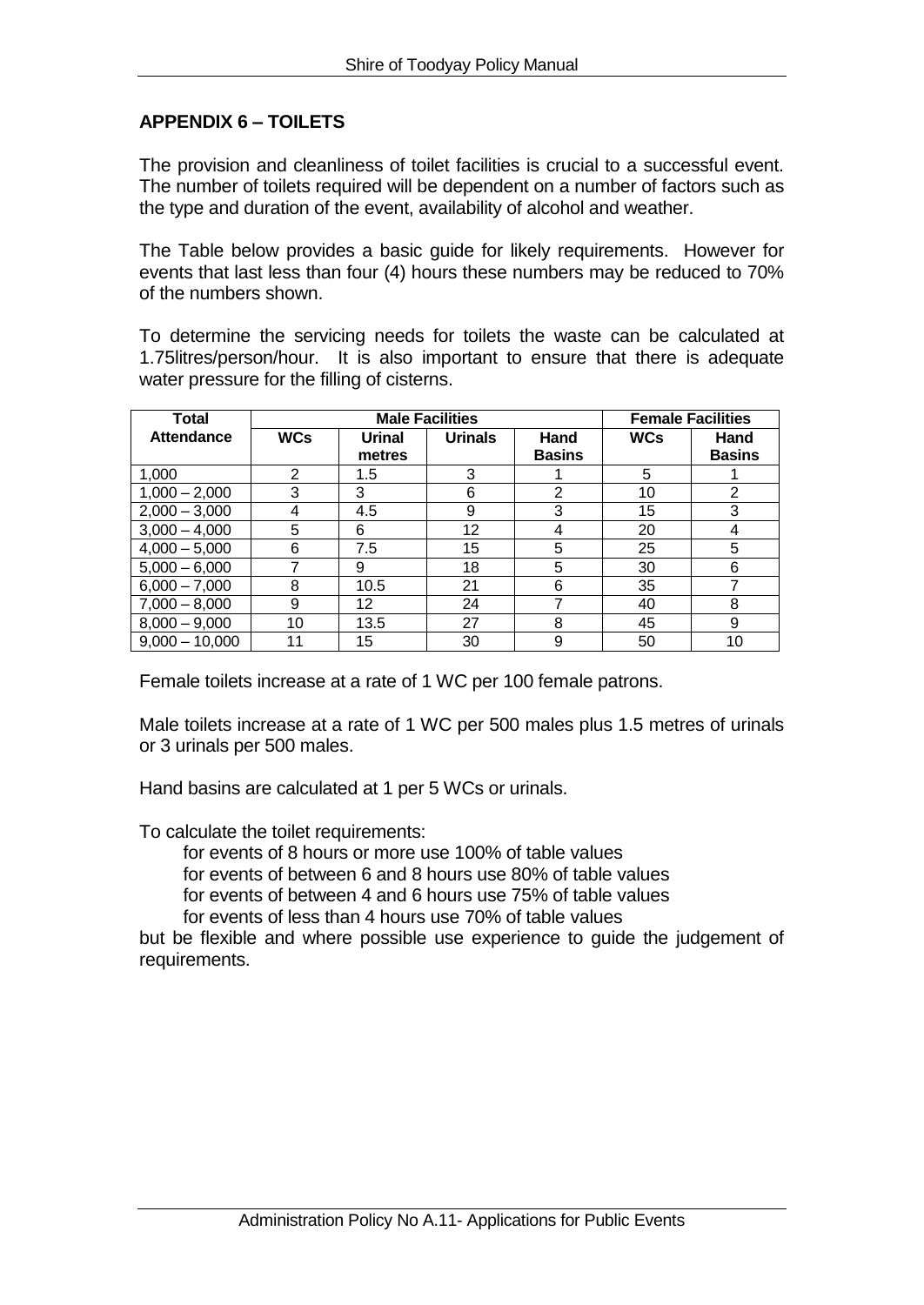## **APPENDIX 7 - RISK MANAGEMENT PLANNING**

It is advisable that event organisers prepare a risk management plan for all events. It is a statutory requirement under the *Health (Public Buildings) Regulations 1992* that a Risk Management Plan is prepared for events with more than 5,000 patrons.

The following information has been sourced from Local Government Insurance Services.

Risk Management Plans are prepared for the following reasons:

- To ensure a successful event
- To prevent harm to people and property
- To protect the environment
- To prevent social disorder eg violence or drunkenness
- To comply with legislation
- To protect the event's reputation
- To protect financial viability

The event organiser is accountable for the event in total and the preparation of the Risk Management Plan. It is the responsibility of the Shire of Toodyay to approve the Plan.

In order to develop a Plan the Event Organiser will need to determine the objectives and scope of the event, including the activities, food and beverages sold or provided, who is the target audience, how many people will attend etc.

Determinations of stakeholders, who is accountable / responsible, what licenses and permits are required will also be required.

When preparing the plan the following information taken from AS/NZS 4360:2004 should be used.

| <b>LEVEL</b> | <b>DESCRIPTION</b>    | <b>EXAMPLES</b>                              | <b>FREQUENCY</b>                    |
|--------------|-----------------------|----------------------------------------------|-------------------------------------|
| A            | <b>Almost Certain</b> | Expected to occur in most circumstances      | More than once<br>per year          |
| В            | Likely                | Will probably occur in most circumstances    | At least once<br>per year           |
| C            | <b>Possible</b>       | Should occur at some time                    | At least once in<br>three years.    |
| D            | <b>Unlikely</b>       | Could occur at some time                     | At least once in<br>ten years       |
| Е            | Rare                  | May occur, only in exceptional circumstances | Less than once<br>in fifteen years. |

### **ASSESS THE LIKELIHOOD AND CONSEQUENCES**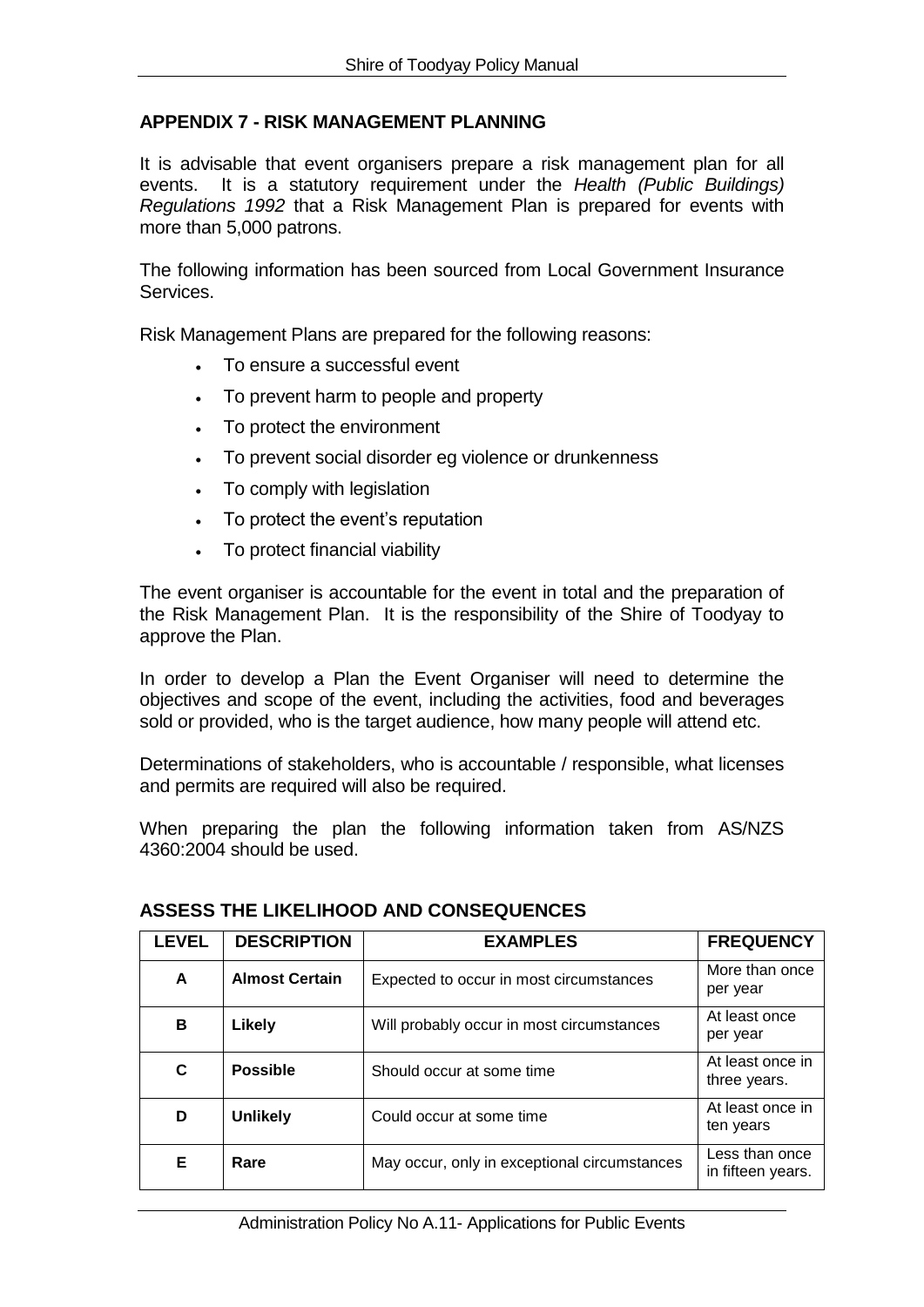| <b>LEVEL</b>   | <b>DESCRIPTION</b> | <b>FINANCIAL</b><br><b>IMPACT</b> | <b>HEALTH</b>                                                | <b>REPUTATION</b>                                                                                                                          | <b>OPERATION</b>                                       |
|----------------|--------------------|-----------------------------------|--------------------------------------------------------------|--------------------------------------------------------------------------------------------------------------------------------------------|--------------------------------------------------------|
| 1              | Insignificant      | Less than<br>\$1,000              | No injuries                                                  | Unsubstantiated, low<br>impact, low profile or no<br>news item                                                                             | Little impact                                          |
| $\overline{2}$ | Minor              | \$1,000 to<br>\$10,000            | First aid<br>treatment                                       | Substantiated, low<br>impact, low news profile                                                                                             | Inconvenient<br>delays                                 |
| 3              | Moderate           | \$10,000 to<br>\$50,000           | Medical<br>treatment                                         | Substantiated, public<br>embarrassment,<br>moderate impact,<br>moderate news profile                                                       | Significant<br>delays to<br>major<br>deliverables      |
| 4              | Major              | \$50,000 to<br>\$150,000          | Death or<br>extensive<br>injuries                            | Substantiated, public<br>embarrassment, high<br>impact news profile, third<br>party actions                                                | <b>Non</b><br>achievement<br>of major<br>deliverables. |
| 5              | Catastrophic       | More than<br>\$150,000            | Multiple<br>deaths or<br>severe<br>permanent<br>disablements | Substantiated, public<br>embarrassment, very<br>high multiple impacts,<br>high widespread multiple<br>news profile, third party<br>action. | <b>Non</b><br>achievement<br>of key<br>objectives.     |

## **CONSEQUENCE**

# **LEVEL OF RISK**

| <b>LIKELIHOOD</b>                       | <b>INSIGNIFICANT</b> | <b>MINOR</b>     | <b>MODERATE</b> | <b>MAJOR</b>       | <b>CATASTROPHIC</b> |
|-----------------------------------------|----------------------|------------------|-----------------|--------------------|---------------------|
|                                         |                      | $\mathbf{2}$     | 3               | 4                  | 5                   |
| High<br>$A -$ Almost<br>High<br>Certain |                      |                  | Extreme         | Extreme            | Extreme             |
| <b>B</b> – Likely                       | Moderate             | High             | High            | Extreme            | Extreme             |
| C – Possible                            | Low                  | Moderate         | High            | Extreme<br>Extreme |                     |
| D - Unlikely                            | Low                  | Lo <sub>9w</sub> | Moderate        | High               | Extreme             |
| E-Rare                                  | Low                  | Low              | Moderate        | High               | High                |

The Plan should include the following:

- Details of event
- Permits/licenses required
- Insurances
- Consultation with stakeholders
- Evidence of duty of care
- Hazards identification
- Hazards assessed for likelihood and consequences
- Treatments and controls proposed
- Emergency/contingency plans
- Evaluation processes.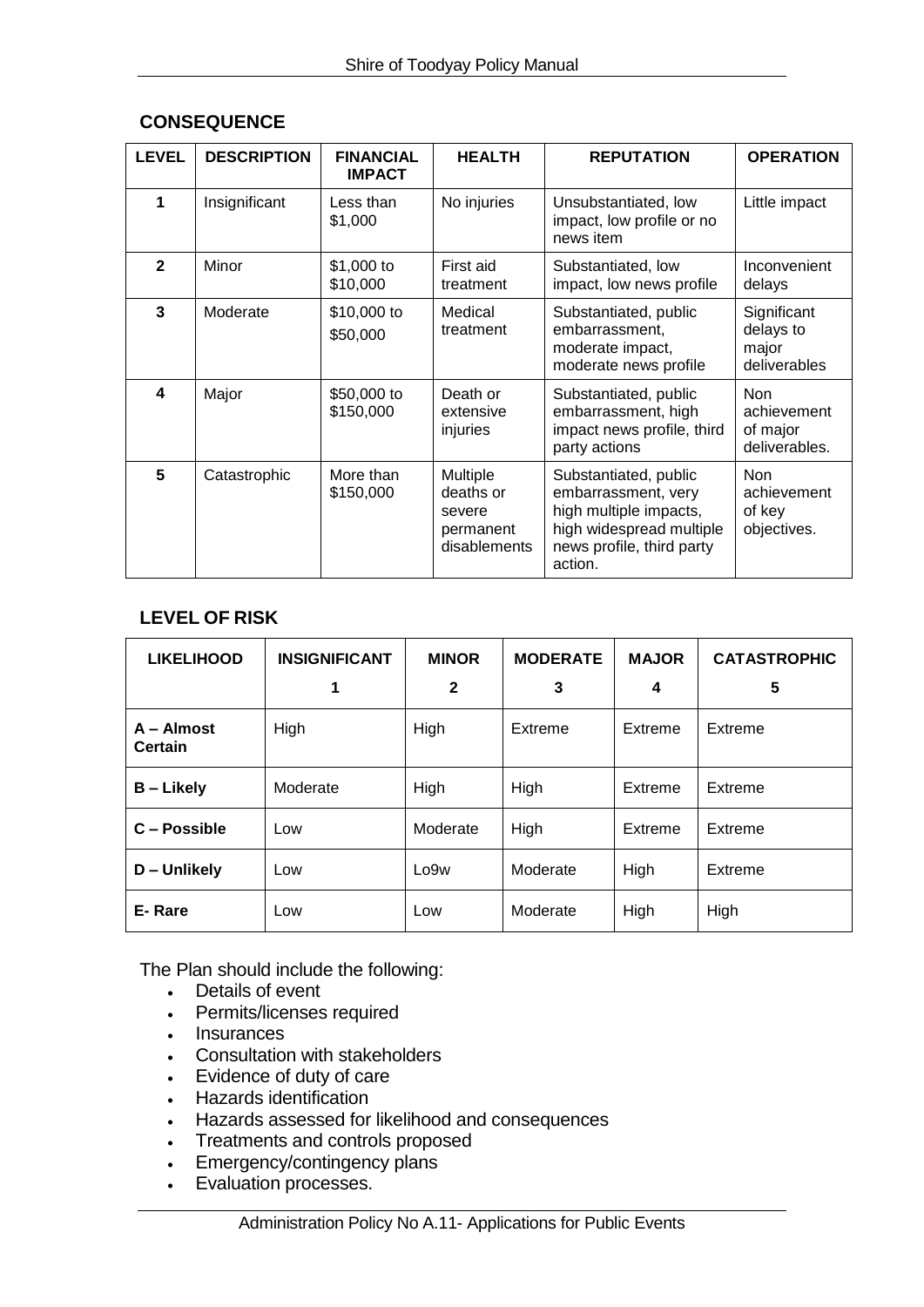The following diagram demonstrates the risk management process based on the *AS/NZS 4360-2004 Risk Management Standards Australia*.

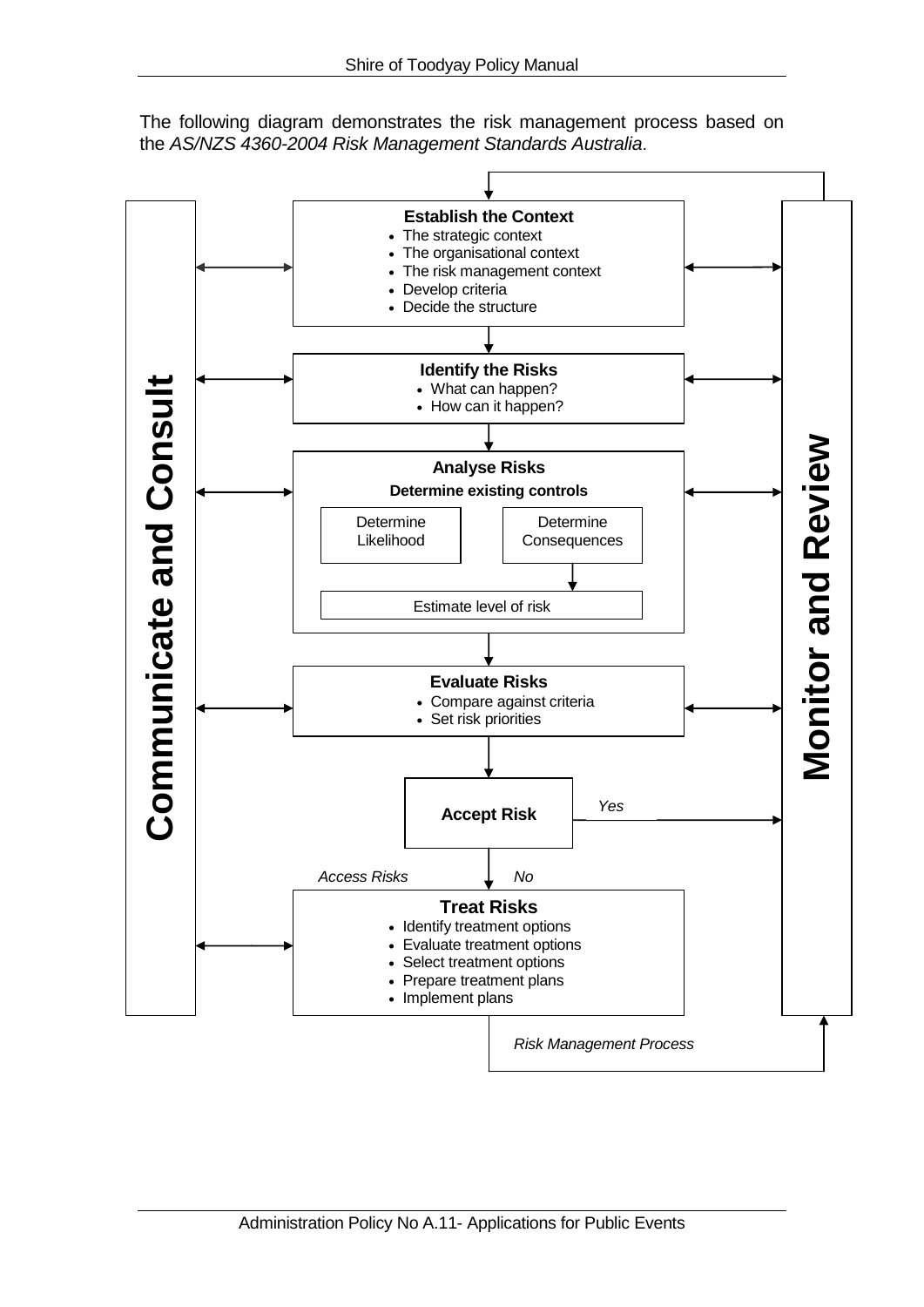# **RISK MANAGEMENT PLAN FORMAT**

The following is a suggested format for the preparation of a Risk Management Plan:

- Confidentiality Statement
- Introduction / Executive Summary of Event, including proposed program and site plan
- Aims, objectives and scope of plan
- Strategic context organising stakeholder's (accountable body) overview
- Organisational context direct organiser's (responsible body) overview
- Risk Management Context event purpose, goals, stakeholders and their roles and responsibilities, general risk sources.
- Scope of Plan what the plan covers
- Risk Management Process flowchart of your methodology (AS/NZS:4360)
- Risk Identification Planning summary of areas of risk initially identified, and record of stakeholders and how they were consulted
- Major sources of risk identified prioritised list (i.e. high to extreme risks)
- Assessment Criteria process used to evaluate risks (likelihood and consequence)
- Treatment options compile an action plan for each risk and include an implementation plan – i.e. how you will apply treatments
- Management plans for the treatment of key issues eg, crowd control, security, alcohol, noise, access)
- Communication Plan –roles and responsibilities of key personnel and contact details for both prior to and on the day contact.
- Emergency response plan what you will do if things go wrong or need last minute changes
- Public Relations including a cancellation or change management strategy
- Review Plan how you will evaluate the outcomes of the plan